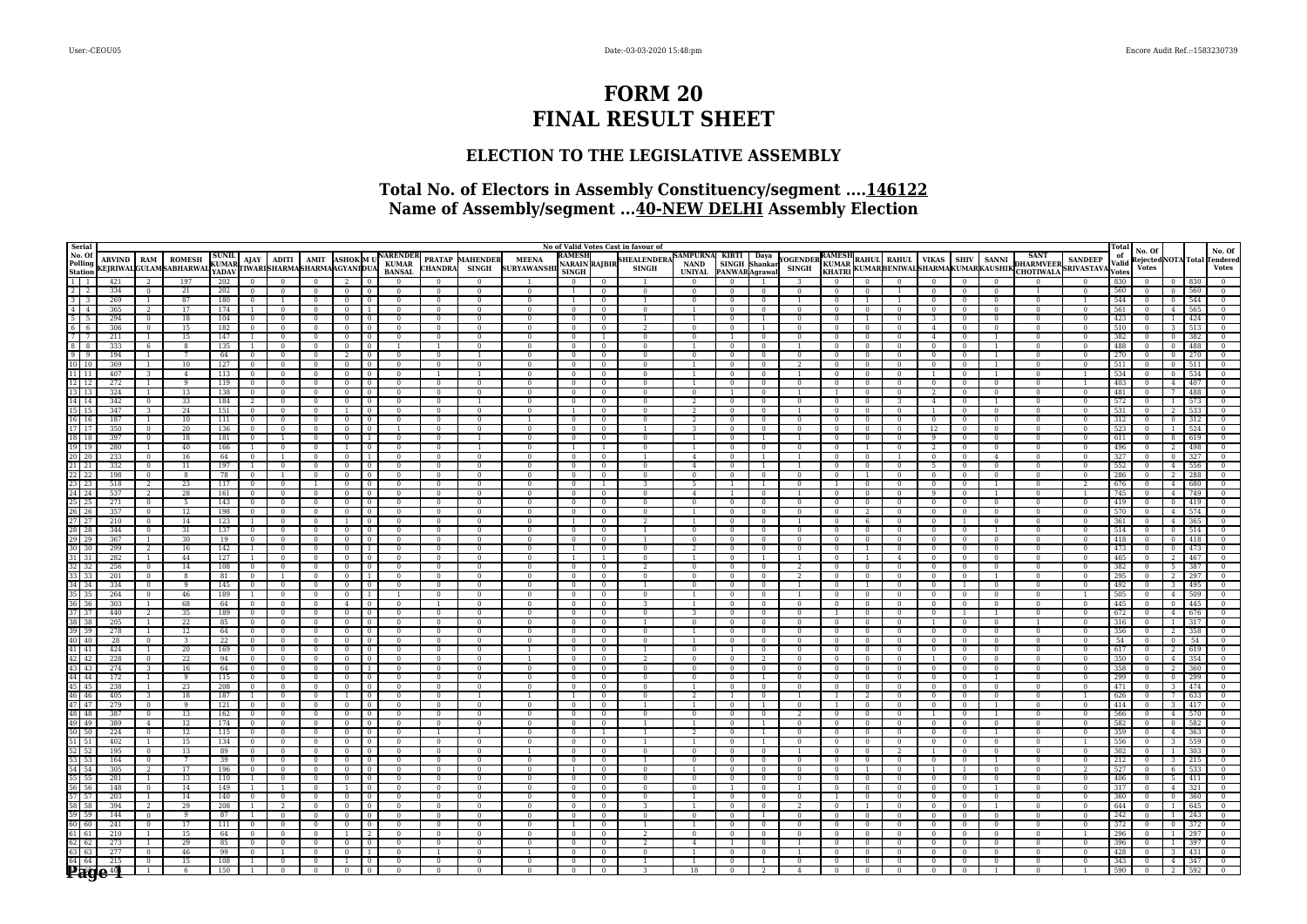# **FORM 20 FINAL RESULT SHEET**

## **ELECTION TO THE LEGISLATIVE ASSEMBLY**

## **Total No. of Electors in Assembly Constituency/segment ....146122 Name of Assembly/segment ...40-NEW DELHI Assembly Election**

| Serial                                   |                    |                      |                              |                       |                              |                |                            |                                |                            |                            |                            |                        |                          |                               |                                  | No of Valid Votes Cast in favour of |                                           |                            |                                |                          |                            |                            |                                                                |                                  |                          |                          |                                                   |                | Total        |              |               |            |                                        |
|------------------------------------------|--------------------|----------------------|------------------------------|-----------------------|------------------------------|----------------|----------------------------|--------------------------------|----------------------------|----------------------------|----------------------------|------------------------|--------------------------|-------------------------------|----------------------------------|-------------------------------------|-------------------------------------------|----------------------------|--------------------------------|--------------------------|----------------------------|----------------------------|----------------------------------------------------------------|----------------------------------|--------------------------|--------------------------|---------------------------------------------------|----------------|--------------|--------------|---------------|------------|----------------------------------------|
| No. Of<br>Polling                        | <b>ARVIND</b>      | RAM                  | <b>ROMESH</b>                | <b>SUNIL</b><br>KUMAR |                              | $AIAY$   ADITI |                            |                                |                            | AMIT ASHOK M UNARENDER     |                            | <b>PRATAP MAHENDER</b> | <b>MEENA</b>             | <b>RAMESH</b>                 |                                  | <b>HEALENDER</b>                    | SAMPURNA KIRTI Daya<br>NAND SINGH Shankar |                            |                                | YOGENDER RAMESH          | <b>KUMAR</b>               |                            |                                                                |                                  |                          |                          | SANT<br>DHARMVEER SANDEEP<br>CHOTIWALA SRIVASTAVA |                | of<br>Valid  | No. Of       |               |            | No. Of<br>Rejected NOTA Total Tendered |
| <b>Station</b>                           |                    |                      | <b>EJRIWALGULAMSABHARWAL</b> | YADAV                 |                              |                | TWARISHARMASHARMAAGYANIDUA |                                |                            | <b>BANSAL</b>              | <b>CHANDRA</b>             | <b>SINGH</b>           | <b>SURYAWANSH</b>        | NARAIN RAJBIR<br><b>SINGH</b> |                                  | <b>SINGH</b>                        | <b>UNIYAL</b>                             | PANWARAqrawal              |                                | <b>SINGH</b>             | KHATRI                     |                            | RAHUL RAHUL VIKAS SHIV SANNI<br>KUMARBENIWALSHARMAKUMARKAUSHIK |                                  |                          |                          |                                                   |                | <b>Votes</b> | <b>Votes</b> |               |            | <b>Votes</b>                           |
| 66 66                                    | 404                |                      |                              | 94                    |                              |                |                            | $\Omega$                       |                            | $\Omega$                   |                            |                        |                          | $\Omega$                      | $\Omega$                         | $\overline{4}$                      |                                           |                            |                                |                          | $^{\circ}$                 |                            |                                                                | $\Omega$                         | $\Omega$                 |                          |                                                   |                | 519          |              |               |            |                                        |
| 67 67                                    | 241                | $\Omega$             | 22                           | $100^{-7}$            | $\overline{0}$               |                | $\Omega$                   | $\overline{0}$                 | $\Omega$                   | $\Omega$                   | $\Omega$                   | $\Omega$               | $\Omega$                 |                               | $\overline{0}$                   | $\mathbf{1}$                        | $\overline{4}$                            | $\Omega$                   | $\Omega$                       |                          | $\Omega$                   | $\Omega$                   |                                                                | $\Omega$                         | $\Omega$                 |                          | $\Omega$                                          | $\Omega$       | 372          |              |               | 375        | $\Omega$                               |
| 68 68                                    | 202                | $\overline{2}$       | -6                           | 88                    | $\overline{0}$               | $\overline{0}$ | $\overline{0}$             | $\overline{0}$                 | $\overline{0}$             | $\overline{0}$             | $\sqrt{2}$                 |                        | $\sqrt{2}$               | $\sqrt{2}$                    | $\sqrt{ }$                       | 1                                   |                                           | $\overline{0}$             | $\overline{1}$                 | $\Omega$                 | $\sqrt{2}$                 | $\overline{0}$             | $\Omega$                                                       | $\sqrt{2}$                       | $\sqrt{ }$               | $\overline{\phantom{a}}$ | $\overline{0}$                                    | $\overline{0}$ | 304          |              | $\Omega$      | 304        | $\overline{0}$                         |
| $69$ 69                                  | 362                | $\Omega$             | 26                           | 159                   | $\overline{0}$               |                | $\mathbf{0}$               | $\overline{0}$                 | $\Omega$                   | $\Omega$                   | $\Omega$                   | $\Omega$               | $\Omega$                 | $\Omega$                      | $\Omega$                         | $\mathbf{0}$                        |                                           | $\Omega$                   | $\mathbf{0}$                   |                          | $\Omega$                   | $\Omega$                   |                                                                | $\Omega$                         | $\Omega$                 | $\Omega$                 | $\Omega$                                          | $\Omega$       | 548          |              |               | 555        |                                        |
| 70 70                                    | 242                | $\mathbf{0}$         | 9                            | 100                   | $\mathbf{0}$                 | $\mathbf{0}$   | $\mathbf{1}$               | $\overline{0}$                 |                            | $\mathbf{0}$               | $\mathbf{0}$               | $\Omega$               |                          | $\mathbf{0}$                  | $\mathbf{0}$                     |                                     | $\bf{0}$                                  | $\mathbf{0}$               | 1                              |                          | $\mathbf{0}$               | $\mathbf{0}$               | $\mathbf{0}$                                                   | $\mathbf{0}$                     | $\Omega$                 |                          | $\mathbf{0}$                                      | 0              | 357          |              |               | 357        |                                        |
| 71 71                                    | 292                | -3                   | 14                           | 126                   | $\overline{1}$               | $\Omega$       | $\overline{0}$             | $\mathbf{0}$                   |                            | $\Omega$                   | $\Omega$                   | $\Omega$               |                          | $\Omega$                      | $\Omega$                         |                                     | -1.                                       | $\Omega$                   | $\overline{0}$                 | -2                       | $\Omega$                   | $\Omega$                   | $^{\circ}$                                                     | $\Omega$                         | $\Omega$                 | $\mathcal{L}$            | $\Omega$                                          | $\Omega$       | 443          |              |               | 445        |                                        |
| 72 72                                    | 148                | $\overline{1}$       | - 6                          | 68                    | $\mathbf{1}$                 | $\Omega$       | $\Omega$                   | $\mathbf{0}$                   |                            | $\Omega$                   | $\Omega$                   | $\Omega$               | $\mathbf{0}$             | $\Omega$                      | $\Omega$                         | $\mathbf{0}$                        | $\mathbf{0}$                              | $\overline{0}$             | $\mathbf{0}$                   |                          | $\Omega$                   | $\Omega$                   | $^{\circ}$                                                     | $\Omega$                         | $\Omega$                 | $\Omega$                 | $\mathbf{0}$                                      | $\Omega$       | 225          |              |               | 225        |                                        |
| 73 73                                    | 295                | $\overline{0}$       | 28                           | 96                    | $\overline{0}$               | $\Omega$       | $\overline{0}$             | $\overline{0}$                 |                            | $\mathbf{0}$               | $\overline{0}$             | $\mathbf{0}$           | $\mathbf{0}$             | $\mathbf{0}$                  | $\overline{0}$                   | $\mathbf{0}$                        | $\overline{0}$                            | $\mathbf{0}$               | $\overline{0}$                 |                          | $\Omega$                   |                            |                                                                | $\overline{0}$                   | $\overline{0}$           | $\mathbf{0}$             | $\mathbf{0}$                                      | $\Omega$       | 420          |              |               |            |                                        |
| 74 74                                    | 738                | $\overline{1}$       | 22                           | 113                   | $\overline{0}$               | $\overline{0}$ | $\overline{0}$             | $\overline{3}$                 | $\overline{0}$             | $\sqrt{ }$                 | $\sqrt{2}$                 | $\Omega$               | $\sqrt{2}$               |                               | $\overline{1}$                   | 3                                   | $\overline{4}$                            | $\sqrt{ }$                 | $\overline{1}$                 |                          | $\overline{0}$             |                            | $\overline{0}$                                                 | $\overline{0}$                   | $\overline{1}$           |                          | $\sqrt{2}$                                        | $\Omega$       | 892          |              |               | 894        |                                        |
| 75 75                                    | 261                | $\Omega$             | 16                           | 278                   | $\mathbf{1}$                 | $\Omega$       | $\Omega$                   | $\overline{0}$                 | $\overline{0}$             | $\Omega$                   | $\Omega$                   | $\Omega$               | $\Omega$                 | $\Omega$                      | $\Omega$                         | $\Omega$                            | $\Omega$                                  | $\Omega$                   | $\overline{0}$                 | $\Omega$                 | $\mathbf{0}$               | $\overline{0}$             | $\Omega$                                                       | $\Omega$                         | $\overline{0}$           | $\Omega$                 | $\Omega$                                          | $\Omega$       | 556          |              |               |            |                                        |
| 76 76                                    | 369                | $\overline{1}$       | 24                           | 171                   | $\overline{2}$               | $\mathbf{0}$   | $\mathbf{0}$               | $\overline{0}$                 | $\overline{0}$             | $\mathbf{0}$               | $\mathbf{0}$               |                        | $\mathbf{0}$             | $\Omega$                      | $\overline{0}$                   | $\overline{0}$                      | $\mathbf{1}$                              | $\mathbf{0}$               | $\mathbf{0}$                   |                          | $\mathbf{0}$               | $\mathbf{0}$               | $\mathbf{0}$                                                   | $\mathbf{0}$                     | $\mathbf{0}$             | $\mathbf{0}$             | $\mathbf{0}$                                      | $\Omega$       | 570          |              |               |            |                                        |
| 77 77                                    | 242                | $\mathbf{0}$         | 27                           | 246                   | $\overline{2}$               | $\Omega$       | $\Omega$                   | $\overline{0}$                 |                            | $\Omega$                   | $\Omega$                   | $\mathbf{0}$           | $\Omega$                 | $\mathbf{0}$                  | $\overline{0}$                   | $\Omega$                            |                                           | $\Omega$                   | $\overline{0}$                 | $\Omega$                 | $\mathbf{0}$               | $\overline{0}$             |                                                                | $\overline{0}$                   | $\mathbf{0}$             | $\Omega$                 |                                                   |                | 520          |              |               | 524        |                                        |
| 78 78                                    | 82                 | $\mathbf{0}$         | - 3                          | 52                    | $\overline{0}$               | $\Omega$       | $\overline{0}$             | $\mathbf{0}$                   | $\Omega$                   | $\Omega$                   | $\Omega$                   | $\Omega$               | $\Omega$                 | $\Omega$                      | $\overline{0}$                   | $\Omega$                            | $\Omega$                                  | $\overline{1}$             | $\overline{0}$                 | $\Omega$                 | $\Omega$                   | $\overline{0}$             | $\Omega$                                                       | $\Omega$                         | $\Omega$                 | $\Omega$                 | $\Omega$                                          | $\Omega$       | 138          |              |               | 138        | $\Omega$                               |
| 79 79                                    | 175                | $\mathbf{0}$         | 99                           | 85                    | $\overline{0}$               | $\Omega$       | $\Omega$                   | $\overline{0}$                 | - 0                        | $\Omega$                   | $\Omega$                   | $\Omega$               | $\mathbf{0}$             | $\Omega$                      | $\Omega$                         | $\mathbf{0}$                        | $\Omega$                                  | $\overline{0}$             | $\overline{0}$                 | $\mathbf{0}$             | $\Omega$                   | $\Omega$                   | $\Omega$                                                       | $\mathbf{0}$                     | $\Omega$                 | -1                       | $\mathbf{0}$                                      | $\Omega$       | 360          |              |               | 361        |                                        |
| 80 80                                    | 375                | $\mathbf{1}$         | 29                           | 255                   | $\mathbf{0}$                 |                |                            |                                |                            |                            | $\bf{0}$                   | $\Omega$               | $\mathbf{0}$             | $\mathbf{0}$                  | $\overline{1}$                   | $\overline{0}$                      | 3                                         | $\overline{0}$             | $\overline{0}$                 | $\overline{0}$           | $\Omega$                   | $\Omega$                   |                                                                |                                  | $\mathbf{0}$             |                          | $\mathbf{0}$                                      |                | 670          |              |               |            |                                        |
| 81 81                                    | 301                | $\overline{0}$       | 24                           | 241                   | $\Omega$                     |                |                            | $\mathbf{0}$                   |                            | $\Omega$                   |                            |                        | $\Omega$                 | $\Omega$                      | $\overline{1}$                   | $\Omega$                            |                                           | $\Omega$                   | $\Omega$                       | $\Omega$                 | $\Omega$                   |                            |                                                                | $\Omega$                         | $\Omega$                 | $\Omega$                 | $\Omega$                                          |                | 573          |              |               |            |                                        |
| 82 82                                    | 306                | $\overline{4}$       | 53                           | 196                   | $\mathbf{1}$                 | $\Omega$       |                            | $\overline{0}$                 | $\Omega$                   |                            | $\Omega$                   | $\Omega$               | $\Omega$                 | $\Omega$                      | $\overline{0}$                   | $\Omega$                            | $\mathbf{1}$                              | $\Omega$                   | $\overline{1}$                 | $\Omega$                 | $\Omega$                   | $\overline{0}$             | $\Omega$                                                       | $\overline{0}$                   | $\Omega$                 |                          | $\Omega$                                          | $\Omega$       | 565          |              |               | 570        |                                        |
| 83 83                                    | 235                | $\mathbf{0}$         | $\overline{5}$               | 122                   | $\mathbf{1}$                 | $\Omega$       | $\mathbf{0}$               | $\overline{2}$                 | $\overline{0}$             | $\mathbf{0}$               | $\Omega$                   | $\Omega$               | $\mathcal{D}$            | $\Omega$                      | $\overline{1}$                   | $\mathbf{0}$                        | $\overline{\mathbf{3}}$                   | $\mathbf{0}$               | $\overline{0}$                 |                          | $\mathbf{0}$               | $\mathbf{0}$               | $\Omega$                                                       | $\bf{0}$                         | $\mathbf{0}$             | $\Omega$                 | $\mathbf{0}$                                      | $\mathbf{0}$   | 372          |              |               | 373        |                                        |
| 84 84                                    | 219                | $\overline{0}$       |                              | 78                    | $\overline{0}$               | $\overline{0}$ | $\overline{0}$             | $\overline{0}$                 | $\Omega$                   | $\Omega$                   | $\overline{0}$             | $\Omega$               | $\overline{0}$           | $\overline{0}$                | $\overline{0}$                   | $\overline{0}$                      | $\overline{0}$                            |                            | $\overline{0}$                 | $\overline{0}$           | $\overline{0}$             | $\Omega$                   | $\Omega$                                                       | $\Omega$                         | $\overline{0}$           | $\Omega$                 | $\overline{0}$                                    | $\overline{0}$ | 301          |              |               | 301        |                                        |
| 85 85                                    | 123                | $\overline{1}$       | -6                           | 78                    | $\overline{0}$               | $\Omega$       | $\overline{0}$             | $\overline{0}$                 | $\Omega$                   | $\Omega$                   | $\Omega$                   | $\Omega$               | $\Omega$                 | $\Omega$                      | $\Omega$                         | $\Omega$                            | $\overline{0}$                            | $\Omega$                   | $\overline{0}$                 | $\sqrt{ }$               | $\overline{0}$             | $\Omega$                   | $\Omega$                                                       | $\Omega$                         | $\Omega$                 | $\Omega$                 | $\Omega$                                          | $\Omega$       | 208          |              |               | 208        |                                        |
| 86 86<br>87 87                           | 110                | $\Omega$             | $\mathbf{1}$                 | 66                    | $\overline{0}$               | $\Omega$       | $\Omega$                   | $\mathbf{0}$                   |                            | $\Omega$                   | $\Omega$                   | $\Omega$               | $\Omega$                 | $\Omega$                      | $\Omega$                         | $\Omega$                            | $\Omega$                                  | $\mathbf{0}$               | $\overline{0}$                 | $\Omega$                 | $\Omega$                   | $\Omega$                   | $\Omega$                                                       | $\Omega$                         | $\Omega$                 | $\Omega$                 | $\Omega$                                          | $\Omega$       | 178          |              |               |            |                                        |
| 88 88                                    | 171<br>330         | -1<br>$\overline{4}$ | -9<br>16                     | 118<br>154            | $\mathbf{0}$<br>$\mathbf{0}$ | $\mathbf{0}$   | $\mathbf{0}$               | $\overline{0}$<br>$\mathbf{0}$ | $\overline{0}$<br>$\Omega$ | $\mathbf{0}$<br>$\Omega$   | $\mathbf{0}$<br>$\Omega$   | $\mathbf{0}$           | $\mathbf{0}$<br>$\Omega$ |                               | $\overline{0}$<br>$\overline{0}$ | $\mathbf{0}$<br>$\Omega$            | $\overline{1}$<br>$\overline{0}$          | $\overline{0}$<br>$\Omega$ | $\mathbf{0}$<br>$\overline{0}$ | $\mathbf{0}$<br>$\Omega$ | $\mathbf{0}$<br>$\Omega$   | $\mathbf{0}$<br>$\Omega$   | $\Omega$                                                       | $\overline{0}$<br>$\overline{0}$ | $\mathbf{0}$<br>$\Omega$ | $\mathbf{0}$<br>$\Omega$ | $\mathbf{0}$<br>$\Omega$                          | $\Omega$       | 301<br>505   |              |               |            |                                        |
| 89 89                                    | 233                | $\overline{0}$       | 10                           | 142                   | $\overline{0}$               | $\Omega$       | $\Omega$                   | $\overline{0}$                 | $\overline{0}$             | $\overline{0}$             | $\Omega$                   | $\Omega$               | $\Omega$                 | $\overline{0}$                | $\overline{0}$                   | $\Omega$                            | $\overline{2}$                            | $\Omega$                   | $\overline{2}$                 |                          |                            | $\overline{0}$             | $\Omega$                                                       | $\overline{0}$                   | $\overline{0}$           |                          | $\Omega$                                          | $\Omega$       | 396          |              |               | 500        |                                        |
| 90   90                                  | 96                 | $\sqrt{0}$           | $\overline{0}$               | 86                    | $\overline{0}$               | $\overline{0}$ | $\overline{0}$             | $\overline{0}$                 | $\overline{0}$             | $\overline{0}$             | $\sqrt{2}$                 | $\Omega$               | $\sqrt{2}$               | $\overline{0}$                | $\sqrt{0}$                       | $\overline{0}$                      | $\overline{0}$                            | $\sqrt{ }$                 | $\overline{0}$                 | $\overline{0}$           | $\overline{0}$             | $\overline{0}$             | $\overline{0}$                                                 | $\overline{0}$                   | $\overline{0}$           | $\overline{0}$           | $\overline{0}$                                    | $\sqrt{2}$     | 182          |              |               | 182        |                                        |
| $91$ $91$                                | 68                 | $\Omega$             |                              | 57                    | $\mathbf{0}$                 |                |                            | $\overline{0}$                 | $\Omega$                   | $\Omega$                   | $\Omega$                   | $\Omega$               | $\Omega$                 | $\Omega$                      | $\overline{0}$                   | $\Omega$                            | $\overline{0}$                            | $\Omega$                   | $\mathbf{0}$                   | $\Omega$                 | $\mathbf{0}$               | $\Omega$                   | $\Omega$                                                       | $\overline{0}$                   | $\Omega$                 | $\Omega$                 | $\Omega$                                          |                | 128          |              |               |            |                                        |
| $92$ 92                                  | 362                | $\overline{1}$       | 26                           | 267                   | $\mathbf{1}$                 | $\Omega$       | $\Omega$                   | $\mathbf{0}$                   |                            | -1                         | $\Omega$                   |                        | $\mathbf{0}$             | $\Omega$                      | $\Omega$                         | $\mathbf{0}$                        | -2                                        | -1                         | $\overline{0}$                 | $\Omega$                 | $\Omega$                   | $\Omega$                   | $\Omega$                                                       | $^{\circ}$                       | -1                       | $\Omega$                 | л.                                                | $\Omega$       | 664          |              |               | 665        |                                        |
| $93$ 93                                  | 157                | $\overline{1}$       | - 5                          | 72                    | $\mathbf{0}$                 |                | $\Omega$                   | $\overline{0}$                 |                            | $\overline{0}$             | $\Omega$                   | $\overline{0}$         | $\mathbf{0}$             | $\overline{0}$                | $\overline{0}$                   | $\overline{0}$                      | 2                                         | $\bf{0}$                   | $\overline{0}$                 | $\overline{0}$           | $\mathbf{0}$               | $\Omega$                   | $\Omega$                                                       | $\overline{0}$                   | $\overline{0}$           | $\bf{0}$                 | $\mathbf{0}$                                      | $\Omega$       | 238          |              |               | 238        |                                        |
| $94$ $94$                                | 150                | $\overline{0}$       | 7                            | 70                    | $\mathbf{1}$                 |                |                            | $\overline{0}$                 | $\overline{1}$             | $\Omega$                   | $\overline{0}$             | $\Omega$               | $\mathbf{0}$             | $\mathbf{0}$                  | $\overline{0}$                   | $\Omega$                            | $\overline{0}$                            | $\Omega$                   | $\Omega$                       | $\Omega$                 | $\mathbf{0}$               | $\Omega$                   | $\Omega$                                                       | $\overline{0}$                   | $\Omega$                 | $\overline{2}$           | $\Omega$                                          | $\Omega$       | 231          |              |               | 232        |                                        |
| $95 \ 95$                                | 100                | $\Omega$             | - 6                          | 72                    | $\overline{0}$               |                |                            | $\overline{0}$                 | $\Omega$                   | $\Omega$                   | $\Omega$                   |                        | $\Omega$                 | $\Omega$                      | $\Omega$                         | $\Omega$                            | $\overline{0}$                            | $\Omega$                   | $\overline{0}$                 |                          | $\Omega$                   |                            |                                                                | $\Omega$                         | $\Omega$                 | $\Omega$                 | $\Omega$                                          |                | 178          |              |               |            |                                        |
| $96$ $96$                                | 103                | $\overline{0}$       | - 5                          | 52                    | $\overline{0}$               |                | $\Omega$                   | $\overline{0}$                 | $\Omega$                   | $\Omega$                   | $\overline{0}$             | $\Omega$               | $\overline{0}$           | $\Omega$                      | $\overline{0}$                   | $\Omega$                            | $\overline{1}$                            | $\Omega$                   | $\overline{0}$                 | $\Omega$                 | $\Omega$                   | $\overline{0}$             | $\Omega$                                                       | $\overline{0}$                   | $\Omega$                 | $\Omega$                 | $\Omega$                                          | $\Omega$       | 161          |              |               |            |                                        |
| 97 97                                    | 430                |                      | 85                           | 121                   | $\overline{0}$               |                | $\overline{0}$             | $\overline{2}$                 | $\overline{0}$             | $\Omega$                   |                            |                        | $\overline{0}$           |                               | $\Omega$                         | $\overline{0}$                      | $\overline{2}$                            | $\mathbf{0}$               |                                | $\Omega$                 | $\overline{0}$             | $\Omega$                   |                                                                | $\Omega$                         | $\overline{0}$           |                          | $\overline{0}$                                    | $\mathbf{0}$   | 646          |              |               | 646        |                                        |
| 98 98                                    | 411                | $\overline{1}$       | 20                           | 140                   | $\overline{0}$               | $\overline{0}$ | $\mathbf{0}$               | $\overline{0}$                 | $\overline{1}$             | $\Omega$                   | $\overline{0}$             | $\mathbf{0}$           | $\Omega$                 | $\mathbf{0}$                  | $\overline{0}$                   |                                     | $\overline{0}$                            | $\Omega$                   | $\overline{0}$                 |                          | $\mathbf{0}$               |                            | $\Omega$                                                       | $\overline{0}$                   | $\Omega$                 |                          | $\Omega$                                          | $\Omega$       | 577          |              |               | 585        |                                        |
| 99 99                                    | 366                | $\overline{1}$       | 21                           | 120                   | $\overline{0}$               | $\overline{0}$ | $\overline{0}$             | $\mathbf{0}$                   | $\Omega$                   | $\Omega$                   | $\overline{0}$             | $\Omega$               | $\Omega$                 | $\mathbf{0}$                  | $\overline{0}$                   | $\Omega$                            | $\overline{0}$                            | $\Omega$                   | $\overline{0}$                 |                          | $\mathbf{0}$               | $\Omega$                   | $\Omega$                                                       | $\overline{0}$                   | $\Omega$                 | $\Omega$                 | $\Omega$                                          |                | 511          |              |               | 514        |                                        |
| 100 100                                  | 463                | $\overline{1}$       | $\overline{8}$               | 153                   | $\overline{0}$               | $\sqrt{0}$     | $\overline{0}$             | $\overline{0}$                 | $\overline{0}$             | $\overline{0}$             | $\sqrt{2}$                 | $\Omega$               | $\sqrt{2}$               |                               | $\overline{0}$                   |                                     | $\mathbf{1}$                              | $\overline{0}$             | $\overline{0}$                 | $\overline{0}$           | $\overline{0}$             | $\overline{0}$             | $\Omega$                                                       | $\overline{0}$                   | $\sqrt{0}$               | $\sqrt{0}$               | $\overline{0}$                                    | $\Omega$       | 628          |              |               | 629        |                                        |
| 101 101                                  | 302                | $\overline{1}$       | 18                           | 191                   | $\mathbf{1}$                 | $\Omega$       | $\Omega$                   | $\overline{0}$                 | $\Omega$                   | -1                         | $\Omega$                   | $\Omega$               | $\Omega$                 | $\Omega$                      | $\Omega$                         | $\Omega$                            | $\Omega$                                  | $\Omega$                   | $\Omega$                       | $\Omega$                 | $\Omega$                   | $\Omega$                   | $\Omega$                                                       | $\Omega$                         | $\Omega$                 | $\Omega$                 | $\Omega$                                          | $\Omega$       | 514          |              |               | 516        |                                        |
|                                          | 559                | $2^{1}$              | 20                           | 82                    | $\Omega$                     |                |                            | $\Omega$                       |                            | $\Omega$                   | $\Omega$                   | $\Omega$               | $\Omega$                 | $\Omega$                      | $\Omega$                         | $\Omega$                            | 3                                         | $\Omega$                   | $\Omega$                       |                          |                            |                            |                                                                | $\Omega$                         | $\Omega$                 | $\Omega$                 | $\mathcal{P}$                                     |                | 671          |              |               |            |                                        |
| $\frac{102}{103} \frac{102}{103}$        | 227                | $\Omega$             | 16                           | 98                    | $\mathbf{0}$                 | $\Omega$       |                            | $\mathbf{1}$                   | $\overline{1}$             | $\Omega$                   | $\Omega$                   | $\Omega$               | $\Omega$                 | $\Omega$                      | $\Omega$                         | $\Omega$                            | 2                                         | $\Omega$                   | $\overline{0}$                 |                          | $\Omega$                   | $\overline{0}$             | $\Omega$                                                       | $\Omega$                         | $\mathbf{0}$             |                          | $\Omega$                                          | $\Omega$       | 348          |              |               | 351        |                                        |
| 104 104                                  | 360                | $\overline{5}$       | 81                           | 173                   | $\overline{0}$               | $\Omega$       | $\Omega$                   | $\overline{0}$                 | $\overline{0}$             | $\Omega$                   | $\Omega$                   | $\Omega$               | $\Omega$                 | $\overline{0}$                |                                  |                                     | $\overline{2}$                            |                            | $\overline{0}$                 |                          | $\Omega$                   | $\overline{0}$             | $\Omega$                                                       | $\overline{0}$                   | $\overline{0}$           |                          | $\Omega$                                          | $\Omega$       | 627          |              |               | 628        |                                        |
| 105 105                                  | 238                | $\overline{0}$       | 14                           | 81                    | $\overline{1}$               | $\Omega$       | $\mathbf{0}$               | $\overline{2}$                 | $\overline{0}$             | $\overline{0}$             | $\Omega$                   | $\Omega$               | $\overline{0}$           | $\overline{0}$                | $\overline{0}$                   |                                     |                                           |                            | $\overline{0}$                 |                          | $\Omega$                   | $\Omega$                   | $\Omega$                                                       |                                  | $\overline{0}$           | $\overline{0}$           |                                                   |                | 343          |              |               | 347        |                                        |
| 106 106                                  | 196                | $\mathbf{0}$         | 12                           | 85                    | $\overline{0}$               | $\Omega$       | $\mathbf{0}$               | $\overline{0}$                 | $\overline{1}$             | $\overline{0}$             | $\overline{0}$             | $\bf{0}$               | $\mathbf{0}$             | $\bf{0}$                      | $\mathbf{0}$                     |                                     | $\mathbf{0}$                              | $\mathbf{0}$               | $\overline{0}$                 | $\mathbf{0}$             | $\bf{0}$                   | $\mathbf{0}$               | $\Omega$                                                       | $\mathbf{0}$                     | $\mathbf{0}$             |                          | $\mathbf{0}$                                      |                | 296          |              |               |            |                                        |
| 107 107                                  | 257                | $\overline{0}$       | 23                           | 152                   | $\overline{0}$               | $\Omega$       | $\Omega$                   | $\mathbf{0}$                   |                            | $\Omega$                   | $\Omega$                   | $\Omega$               | $\Omega$                 | $\overline{0}$                | $\Omega$                         | $\overline{0}$                      | -1.                                       | $\overline{0}$             | $\overline{0}$                 | $\Omega$                 | $\mathbf{0}$               | $\Omega$                   | $\Omega$                                                       | $\overline{0}$                   | $\Omega$                 | $\Omega$                 | $\Omega$                                          |                | 434          |              |               | 439        |                                        |
| 108 108                                  | 176                | $\Omega$             | 11                           | 64                    | $\overline{0}$               |                | $\Omega$                   | $\mathbf{0}$                   |                            | $\Omega$                   | $\Omega$                   | $\Omega$               | $\Omega$                 | $\Omega$                      | $\Omega$                         | $\overline{2}$                      | $2^{\circ}$                               | $\Omega$                   | $\mathbf{0}$                   | $\Omega$                 | $\Omega$                   | $\Omega$                   | $\Omega$                                                       | $\Omega$                         | $\Omega$                 |                          | $\mathbf{0}$                                      |                | 257          |              |               | 262        |                                        |
| 109 109                                  | 407                | $\overline{0}$       | 28                           | 245                   | $\mathbf{0}$                 |                |                            | $\mathbf{1}$                   | $\Omega$                   | $\Omega$                   | $\Omega$                   | $\Omega$               | $\Omega$                 | $\Omega$                      | $\overline{0}$                   | $\Omega$                            |                                           | $\Omega$                   | $\mathbf{0}$                   |                          |                            |                            |                                                                |                                  | $\Omega$                 | $\Omega$                 | $\Omega$                                          |                | 688          |              |               | 693        |                                        |
| 110 110                                  | 377                | $\overline{1}$       | 22                           | 141                   | $\overline{2}$               |                | $\overline{0}$             | $\overline{0}$                 | $\Omega$                   | $\Omega$                   | $\overline{0}$             |                        |                          | $\overline{0}$                | $\overline{0}$                   |                                     | $\overline{0}$                            | $\overline{0}$             | $\overline{0}$                 |                          | $\overline{0}$             | $\overline{0}$             | $\Omega$                                                       |                                  | $\overline{0}$           |                          | $\overline{0}$                                    | $\Omega$       | 549          |              |               |            |                                        |
| 111 111                                  | 272                | $\sqrt{0}$           | $\overline{11}$              | 78                    | $\overline{0}$               |                | $\overline{0}$             | $\overline{0}$                 | $\sqrt{0}$                 | $\overline{0}$             | $\sqrt{2}$                 |                        |                          | $\overline{0}$                | $\sqrt{0}$                       |                                     | $\overline{0}$                            | $\overline{0}$             | $\overline{0}$                 |                          | $\overline{0}$             | $\overline{0}$             |                                                                | $\sqrt{0}$                       | $\overline{0}$           |                          |                                                   | $\overline{0}$ | 367          |              |               | 368        |                                        |
| 112 112                                  | 271                | $\Omega$             | 17                           | 230                   | $\overline{0}$               |                | $\mathbf{0}$               | $\overline{0}$                 | $\Omega$                   | $\Omega$                   | $\Omega$                   | $\Omega$               | $\Omega$                 | $\Omega$                      | $\Omega$                         |                                     | $\overline{0}$                            | $\Omega$                   | $\mathbf{0}$                   | $\Omega$                 | $\Omega$                   | $\Omega$                   | $^{\circ}$                                                     | $\Omega$                         | $\Omega$                 |                          | $\bf{0}$                                          | $\Omega$       | 522          |              |               | 527        |                                        |
| 113 113                                  | 218                | $\mathbf{0}$         | 10                           | 63                    | $\overline{0}$               | $\Omega$       | $\mathbf{0}$               | $\overline{0}$                 |                            | $\Omega$                   | $\mathbf{0}$               | $\Omega$               | $\Omega$                 | $\Omega$                      | $\mathbf{0}$                     | $\mathbf{0}$                        | $\bf{0}$                                  | $\mathbf{0}$               | $\overline{0}$                 |                          | $\bf{0}$                   | $\mathbf{0}$               | $\Omega$                                                       | $\Omega$                         | $\Omega$                 |                          | $\Omega$                                          | 0              | 294          |              |               |            |                                        |
| 114 114                                  | 176                | $\Omega$             | 38                           | 95                    | $\mathbf{1}$                 | $\Omega$       | $\overline{0}$             | $\mathbf{0}$                   | $\Omega$                   | $\Omega$                   | $\Omega$                   | $\Omega$               | $\Omega$                 | $\Omega$                      | $\Omega$                         | 1                                   | $\Omega$                                  | $\Omega$                   | $\overline{0}$                 | $\overline{2}$           | $\overline{0}$             | $\overline{0}$             | $\Omega$                                                       | $\Omega$                         | $\Omega$                 |                          | 1                                                 | $\Omega$       | 315          |              |               | 316        |                                        |
| 115 115                                  | 184                | $\Omega$             | 14                           | 154                   | 2                            | $\Omega$       | $\Omega$                   | $\overline{0}$                 |                            | $\Omega$                   | $\Omega$                   | $\Omega$               | $\Omega$                 |                               | $\Omega$                         | $\mathbf{0}$                        | $\Omega$                                  | $\overline{0}$             | $\overline{0}$                 | $\Omega$                 | $\Omega$                   | $\Omega$                   | $\Omega$                                                       | $\Omega$                         | $\Omega$                 | $\Omega$                 | $\Omega$                                          | $\Omega$       | 355          |              |               | 360        |                                        |
| 116 116<br>117 117                       | 200<br>328         | $\bf{0}$             | 10<br>24                     | 110<br>276            | $\overline{0}$               | $\Omega$       | $\Omega$<br>$\overline{0}$ | $\overline{0}$                 | $\overline{0}$             | $\Omega$<br>$\overline{0}$ | $\Omega$<br>$\overline{0}$ | $\Omega$<br>$\Omega$   | $\Omega$<br>$\Omega$     | $\Omega$<br>$\sqrt{2}$        | $\Omega$                         | $\mathbf{0}$                        | $\mathbf{0}$                              | $\Omega$<br>$\sqrt{ }$     | $\mathbf{0}$<br>$\overline{0}$ | $\Omega$                 | $\Omega$<br>$\overline{0}$ | $\Omega$<br>$\overline{0}$ | $\overline{0}$                                                 | $\Omega$                         | $\Omega$                 |                          | $\mathbf{0}$<br>$\Omega$                          |                | 324<br>634   |              |               |            |                                        |
|                                          |                    | 2<br>$\Omega$        |                              | 283                   | $\overline{0}$               |                | $\Omega$                   | $\overline{0}$                 | $^{\circ}$                 | $\Omega$                   | $\Omega$                   |                        | $\Omega$                 | $\Omega$                      | $\overline{0}$<br>$\Omega$       |                                     | $\overline{0}$<br>$\mathbf{A}$            | $\Omega$                   | $\mathcal{D}$                  | $\Omega$                 | $\Omega$                   | $\Omega$                   | $\Omega$                                                       | $\overline{0}$<br>$\Omega$       | 1<br>$\Omega$            |                          | $\Omega$                                          |                |              |              |               | 641        |                                        |
| 118 118<br>119 119                       | 292<br>299         | $\overline{1}$       | 40                           |                       | $\mathbf{0}$                 |                |                            | $\mathbf{0}$<br>$\mathbf{1}$   | $\overline{0}$             | $\mathbf{0}$               |                            | $\Omega$               | $\Omega$                 | $\Omega$                      | $\Omega$                         | $\mathbf{0}$                        |                                           |                            | $\overline{1}$                 |                          | $\Omega$                   | $\Omega$                   | $\Omega$                                                       |                                  | $\mathbf{0}$             | $\overline{\phantom{a}}$ |                                                   |                | 625          |              |               | 626<br>568 |                                        |
|                                          |                    | $\overline{1}$       | 25                           | 231                   | $\overline{0}$               |                | $\mathbf{0}$<br>$\Omega$   |                                | $\Omega$                   | $\overline{0}$             | $\Omega$                   | $\Omega$               | $\mathbf{0}$             | $\Omega$                      |                                  |                                     |                                           | $\overline{0}$             | $\overline{0}$                 |                          | $\Omega$                   | $\mathbf{0}$               | $\Omega$                                                       | $\bf{0}$                         | $\mathbf{0}$             |                          | $\Omega$                                          |                | 566          |              |               | 449        |                                        |
| 120 120<br>121 121<br>122 122<br>123 123 | 195<br>193         | $\mathbf{0}$         | 15<br>-9                     | 230<br>231            | $\overline{0}$<br>$\Omega$   | $\Omega$       | $\Omega$                   | $\mathbf{0}$<br>$\mathbf{0}$   | $\Omega$                   | $\Omega$                   | $\Omega$                   |                        | $\Omega$                 |                               | $\bf{0}$<br>$\Omega$             | 2                                   |                                           | -1                         | $\overline{0}$                 |                          | $\mathbf{0}$               | $\overline{0}$             | $\Omega$                                                       | $\bf{0}$<br>$\overline{0}$       | $\Omega$                 | $\Omega$                 | $\Omega$                                          | $\Omega$       | 448<br>440   |              |               | 441        | $\Omega$                               |
|                                          | 241                | -5                   | 15                           | 243                   | $\overline{1}$               | $\Omega$       | $\overline{0}$             | $\overline{0}$                 | $\blacksquare$             | $\Omega$                   | $\Omega$                   | $\Omega$               | $\Omega$                 | $\Omega$                      | $\Omega$                         | $\Omega$                            | $\Omega$                                  | $\overline{0}$             | -1                             | $\overline{0}$           | $\Omega$                   | $\Omega$                   | $\Omega$                                                       | $\overline{0}$                   | $\overline{0}$           | $\Omega$                 | $\Omega$                                          |                | 508          |              |               | 510        |                                        |
|                                          | 190                | 2                    | 13                           | 259                   | $\mathbf{0}$                 |                |                            | $\mathbf{0}$                   | $\Omega$                   | $\mathbf{0}$               | $\Omega$                   | $\Omega$               | $\bf{0}$                 |                               | $\mathbf{0}$                     | $\overline{0}$                      | $\mathbf{0}$                              | $\overline{0}$             | $\mathbf{0}$                   | $\Omega$                 | $\Omega$                   |                            | $\Omega$                                                       | $\mathbf{0}$                     | $\mathbf{0}$             | $\mathbf{0}$             | $\bf{0}$                                          | $\Omega$       | 467          |              |               |            |                                        |
| 124 124                                  | 75                 | $\mathbf{0}$         | $\overline{4}$               | 45                    | $\mathbf{0}$                 |                |                            | $\mathbf{0}$                   |                            | $\Omega$                   | $\Omega$                   |                        | $\Omega$                 | $\Omega$                      | $\overline{0}$                   | $\Omega$                            | $\Omega$                                  | $\Omega$                   | $\overline{0}$                 |                          |                            |                            |                                                                | $\mathbf{0}$                     | $\mathbf{0}$             | $\Omega$                 | $\Omega$                                          |                | 124          |              |               | 124        |                                        |
| 125 125                                  | 85                 | $\overline{1}$       | $\overline{2}$               | 68                    | $\overline{0}$               |                | $\mathbf{0}$               | $\overline{0}$                 | $\overline{0}$             | $\Omega$                   | $\Omega$                   | $\Omega$               | $\Omega$                 | $\Omega$                      | $\overline{0}$                   | $\Omega$                            | $\overline{0}$                            | $\Omega$                   | $\overline{0}$                 | $\Omega$                 | $\Omega$                   | $\overline{0}$             | $\Omega$                                                       | $\overline{0}$                   | $\Omega$                 | $\Omega$                 | $\Omega$                                          | $\Omega$       | 156          |              |               | 157        |                                        |
| 126 126                                  | 262                | $\Omega$             | 8                            | 200                   | $\overline{2}$               |                | $\Omega$                   | $\overline{0}$                 | $\Omega$                   | $\Omega$                   | $\Omega$                   | $\Omega$               | $\Omega$                 | $\Omega$                      | $\overline{0}$                   | $\mathbf{0}$                        | $\overline{0}$                            | $\Omega$                   | $\overline{0}$                 | $\Omega$                 | $\Omega$                   | $\Omega$                   | $\Omega$                                                       | $\overline{0}$                   | $\Omega$                 | $\Omega$                 | $\Omega$                                          | $\Omega$       | 472          |              |               | 478        |                                        |
| 127 127                                  | 159                |                      |                              | 108                   |                              |                | $\overline{0}$             | $\overline{0}$                 |                            | $\bf{0}$                   | $\overline{0}$             | $\mathbf{0}$           | $\overline{0}$           | $\overline{0}$                | $\overline{0}$                   | $\overline{0}$                      |                                           | $\mathbf{0}$               | $\overline{0}$                 |                          | $\overline{0}$             | $\mathbf{0}$               | $\mathbf{0}$                                                   | $\overline{0}$                   | $\overline{0}$           | $\overline{0}$           | $\overline{0}$                                    | $\overline{0}$ | 276          |              |               | 276        |                                        |
|                                          | 138                | $\mathbf{0}$         | $\overline{4}$               | 75                    | $\overline{0}$               |                | $\overline{0}$             | $\Omega$                       | $\Omega$                   | $\Omega$                   | $\Omega$                   | $\Omega$               | $\overline{0}$           | $\Omega$                      | $\Omega$                         | $\Omega$                            | $\mathbf{1}$                              | $\Omega$                   | $\overline{0}$                 | $\Omega$                 | $\Omega$                   | $\Omega$                   | $\Omega$                                                       | $\Omega$                         | $\Omega$                 | $\Omega$                 | $\Omega$                                          | $\Omega$       | 219          |              |               | 220        |                                        |
| 128 128<br>129 129                       | 180                | $\overline{0}$       | 26                           | 217                   | $\Omega$                     |                | $\Omega$                   | $\mathbf{0}$                   |                            | $\Omega$                   | $\Omega$                   | $\Omega$               | $\Omega$                 | $\Omega$                      | $\Omega$                         | $\Omega$                            | $\Omega$                                  | $\Omega$                   | $\mathbf{1}$                   | $\Omega$                 | $\Omega$                   | $\mathbf{r}$               | $\Omega$                                                       | $\Omega$                         | $\Omega$                 | $\Omega$                 | $\Omega$                                          | $\Omega$       | 424          |              | $\mathcal{D}$ | 426        | $^{\circ}$                             |
|                                          |                    | $\overline{0}$       | 5                            | 55                    | $\overline{0}$               |                |                            |                                |                            | $\Omega$                   | $\Omega$                   |                        | $\Omega$                 | $\Omega$                      | $\Omega$                         | $\mathbf{0}$                        |                                           |                            | $\Omega$                       |                          |                            |                            |                                                                | $\Omega$                         | $\Omega$                 | $\Omega$                 | $\mathbf{0}$                                      |                | 189          |              |               | 190        |                                        |
|                                          | Page <sup>12</sup> |                      |                              |                       |                              |                |                            |                                |                            |                            |                            |                        |                          |                               |                                  |                                     |                                           |                            |                                |                          |                            |                            |                                                                |                                  |                          |                          |                                                   |                |              |              |               |            |                                        |